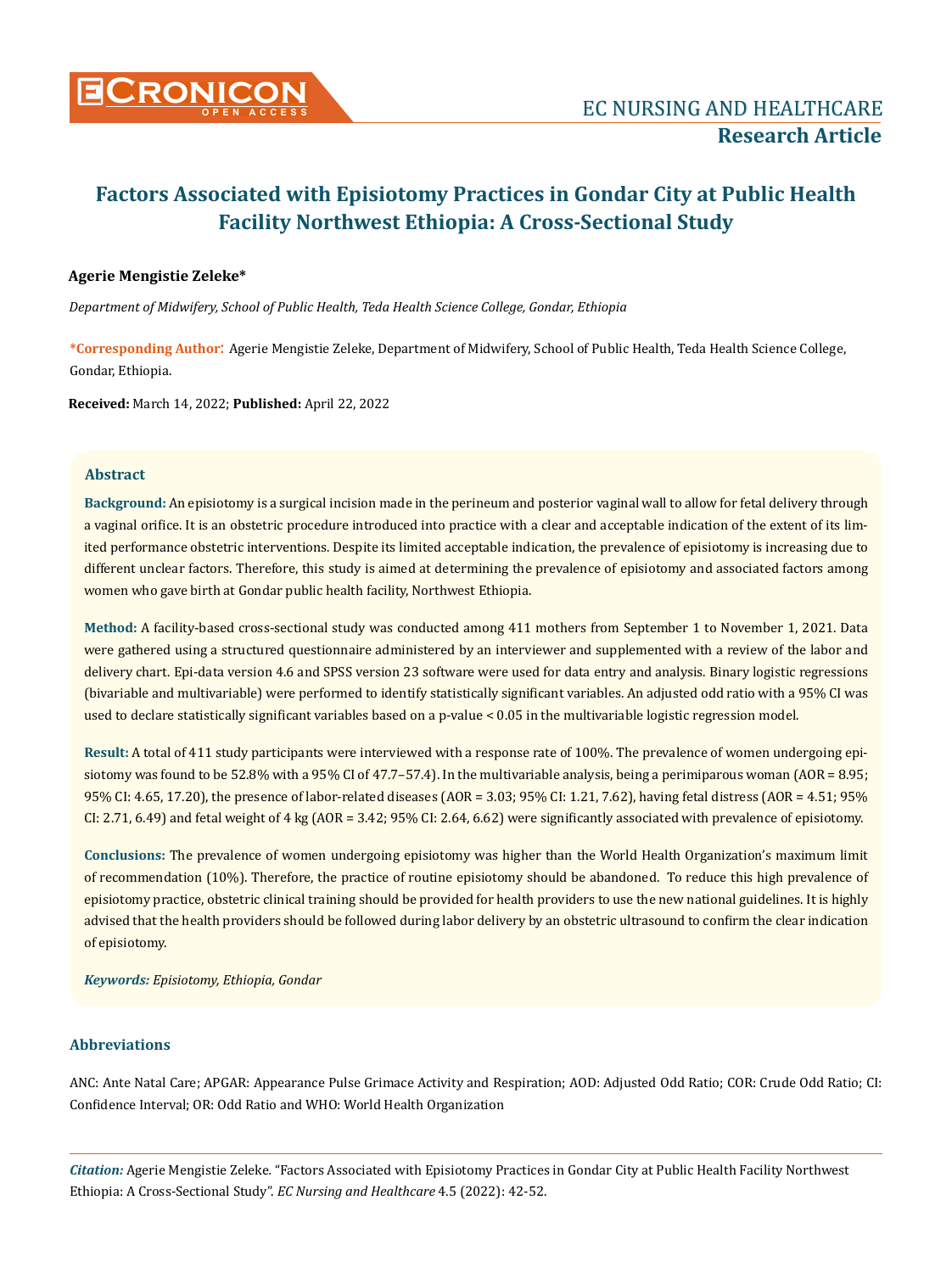## **Introduction**

An episiotomy is the surgical enlargement of the vaginal orifice during the last part of the second stage of labor or childbirth by an incision into the perineum to facilitate vaginal delivery [1]. Based on the World Health Organization (WHO) guidelines, routine use of episiotomy practice is not recommended, which is less than 10% of those undergoing spontaneous vaginal birth [2].

The American College of Obstetricians and Gynecologists (ACOG) and the Federation of International Gynecologists and Obstetricians (FIGO) have also established a conservative episiotomy policy guideline of 30% in general, 50% for perimiparous, and 10% for multiparous women with judicious indication to reduce perineal more than second-degree tears with complications [3]. In fact that, the existing evidence also supports the recommendation to allow episiotomy use only during an assisted vacuum or forceps delivery, shoulder dystocia, breech delivery, macrosomic fetuses, and persistent occipital posterior positions in the case of abnormal labor progression and non-reassuring fetal heart rate pattern [4-6].

Complications of performing episiotomies include accidental extension into the anal sphincter or rectum, damage to the Bartholin's gland, unsatisfactory anatomic results such as skin tags, asymmetry or excessive narrowing of the introitus, pain during sexual intercourse (dyspareunia), recto-vaginal fistula, severe perineal pain that lasted an average of 5.5 days, edema, increased blood loss, hematoma, and an increased chance of human immune deficiency virus transmission from mother to neonate [7,8]. Strategies for changing routine practice were difficult in current episiotomy practice, as were creating social and organizational environments that encourage motivation, which was more effective in lowering the episiotomy rate [9].

Globally, the prevalence of episiotomy ranges from 3.7% to 75% [10]. In some African country studies, it ranges from 63.3% (South Africa) to 100% (Guatemala) for nulliparous women, and other evidence in Rwanda has been reported for nulliparous women at 80.1% and 19.9% for multiparous women [11-14]. The findings from studies conducted in different parts of Ethiopia revealed that the magnitude of episiotomy was over 30% and the practice was reported to increase up to 2.3-folds more in a rural part of Ethiopia [15,16]. The rate of episiotomy in developed countries is on the decline, but in developing countries, it remains high [17]. While episiotomy practice has become a common issue among mothers who have delivered vaginally in Ethiopia, studies are limited to showing the extent of the problem [18]. The episiotomies are used differently depending on the obstetric procedure, maternal and fetal conditions, type of birth attendant, level of education of health providers, and years of experience of the birth attendant [19-21]. Therefore, this aims is to assess the prevalence of episiotomy and associated factors among women who gave birth at the Gondar public health facility, Northwest Ethiopia, which may help to reduce adverse consequences to the mother. Moreover, the finding of this study may help clinicians to make an informed decision about episiotomy-related clinical practice, There by achieving the best pregnancy outcome.

## **Methods and materials**

#### **Study area, design and period**

The study was conducted in Gondar Town, Amhara Regional State in Northwest Ethiopia. The town is one of the ancient and largely populated towns in the country. It is located about 748 km northwest of Addis Ababa (the capital of Ethiopia). It has an altitude of 12 360N 37 280E and longitude of 12.60N 37.467'E with an elevation of 2100 meters above sea level and is divided into 12 administrative areas (sub- cities) which consist of 21 kebeles (the smallest administrative units in Ethiopia). According to the Ethiopian central statistics agency, the projected total population of Gondar town in the year 2021 is 378,000 [22]. It has one comprehensive specialized hospital, eight health centers, and two private hospitals for providing maternal health services, like antenatal care, labor delivery, postnatal, and vaccination services, which are provided free of charge as exempted services. A facility-based cross-sectional study was conducted from September 1 to November 1, 2021, Gondar, Northwest Ethiopia.

#### **Participants**

The source population was all women who gave birth vaginally in Gondar town's public health facility. During the study period, all women who gave birth vaginally after the gestational age of viability (28 weeks in the Ethiopian context) in Gondar town public health

*Citation:* Agerie Mengistie Zeleke*.* "Factors Associated with Episiotomy Practices in Gondar City at Public Health Facility Northwest Ethiopia: A Cross-Sectional Study". *EC Nursing and Healthcare* 4.5 (2022): 42-52.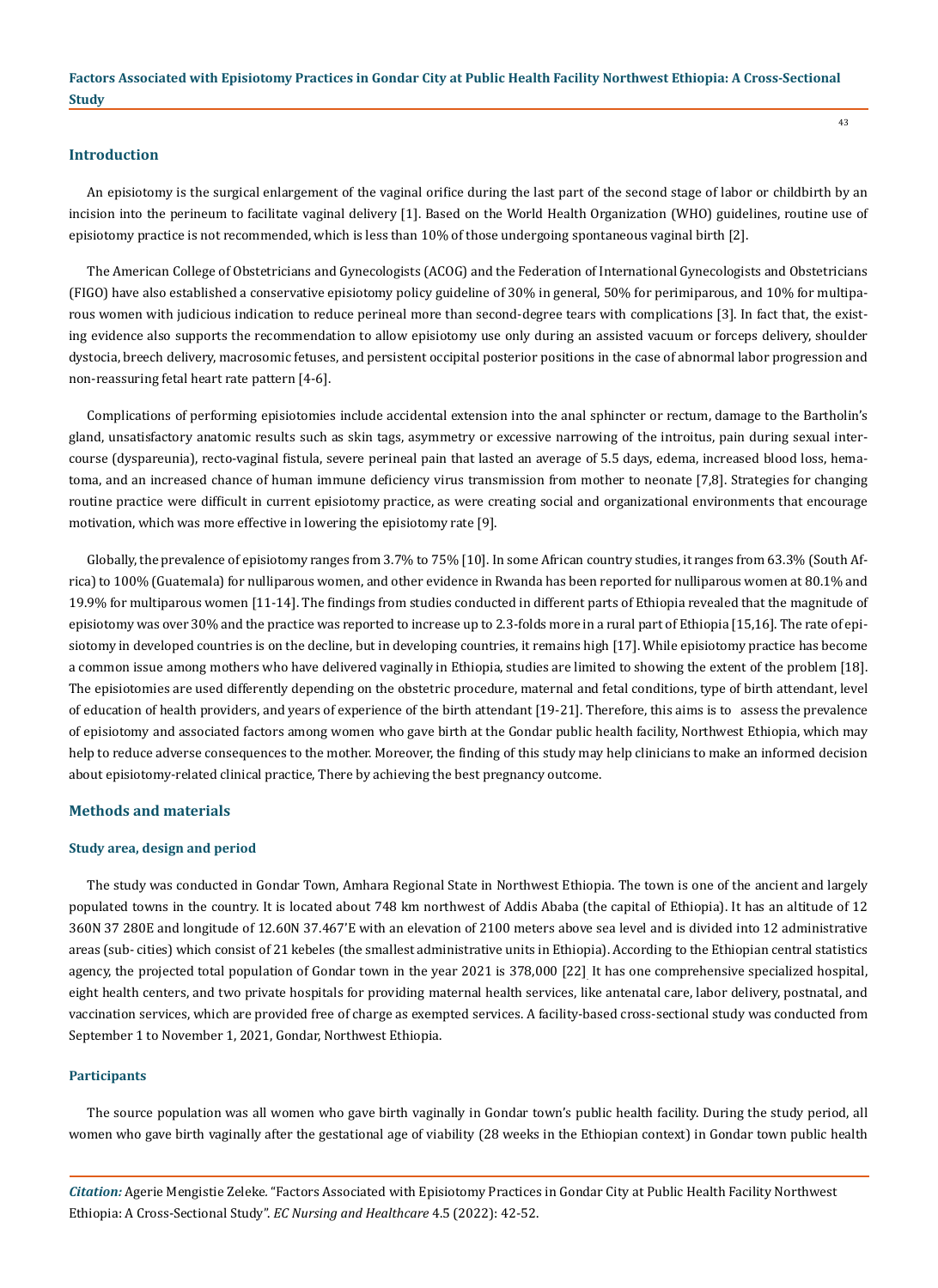facility were included in the study population. Furthermore, all mothers who were unable to communicate, critically ill, or lost their charts were excluded from the study.

#### **Sample size determination and sampling techniques**

The sample size was determined using a single population proportion formula with the following assumptions: the proportion of women who had episiotomy at Axum Town, Tigray Region, North Ethiopia was (41.44%) [12], with a 5% margin of error, a value for 95% confidence interval (CI 1.96), and a non-response rate of 10%, the final sample size was 411.

A systematic random sampling technique was employed for the selection of the sampling units. In the town, there was one comprehensive, specialized hospital and eight public health centers. Among those health facilities, I randomly selected one comprehensive specialized hospital and two health centers for our study to represent all public health institutions in Gondar town health facility and allocated proportionally to the selected public health institutions based on the average monthly number of deliveries. A study participant was chosen from the maternity ward every Kth interval using a systematic random sampling technique. The first study participant was selected by the lottery method, and then the next study participant was identified systematically in every other interval until at the health faculty, the required sample size was achieved. Face-to-face interviews with pretested questionnaires and supplemental chart reviews (for questions that couldn't be answered by the interviewer alone) were used for data collection.

#### **Data collection tools and processes**

A standardized questionnaire containing socio-demographic characteristics, obstetric variables, and other health service-related variables related to the risk of exposure to the outcome. The English version was prepared following the research objectives and the local situation of the study area. The questionnaire was then translated into Amharic and back to English to ensure the instrument's accuracy. Four undergraduate students served as data collectors, and two MSc midwifery lecturers supervised the data collection process. Then one day of training was given on the collection of data by face-to-face interview and supported with chart review using structured and pre-tested questionnaires to control under-registration of clinical data. The data were then checked for any incompleteness and were later coded.

#### **Data quality management**

A pre-test was done on 5% of the sample size (21 participants) in Dabat primary hospital. A one-day training was given for the data collectors before the actual data collection. The training covered the aim of the study, procedure, inclusion and exclusion criteria, data collection techniques, contents and details of the questionnaire, the art of interviewing and clarification. Moreover, during data collection, the supervisor checked how the data collection process was going on. At the end of each data collection, the principal investigator also checked the completeness of the filled questionnaires. In other words, every questionnaire was checked before data entry by the principal investigator. Multicollinearity was also checked to see the linear correlation between the independent variables by using a standard error and variance inflation factor. Variables with a standard error of > 2 and a variance inflation factor (VIF) of one to ten were checked by the multivariable analysis. The Hosmer-Lemeshow goodness of fit test was used to check for model fitness by looking at the cut-point P-value  $> 0.05.$ 

#### **Data processing and analysis**

Data entry was performed using the statistical program Epi-Data version 4.6 and then exported into SPSS version 23 for analysis. Descriptive statistics were carried out and presented with narration and tabulation. In addition, binary logistic regression (bivariable and multivariable) was performed to identify statistically significant variables using a cut-off p-value < 0.25 in the bivariable analysis to identify candidate variables for multivariable logistic regression. An adjusted odds ratio with a 95% confidence interval was used to declare

*Citation:* Agerie Mengistie Zeleke*.* "Factors Associated with Episiotomy Practices in Gondar City at Public Health Facility Northwest Ethiopia: A Cross-Sectional Study". *EC Nursing and Healthcare* 4.5 (2022): 42-52.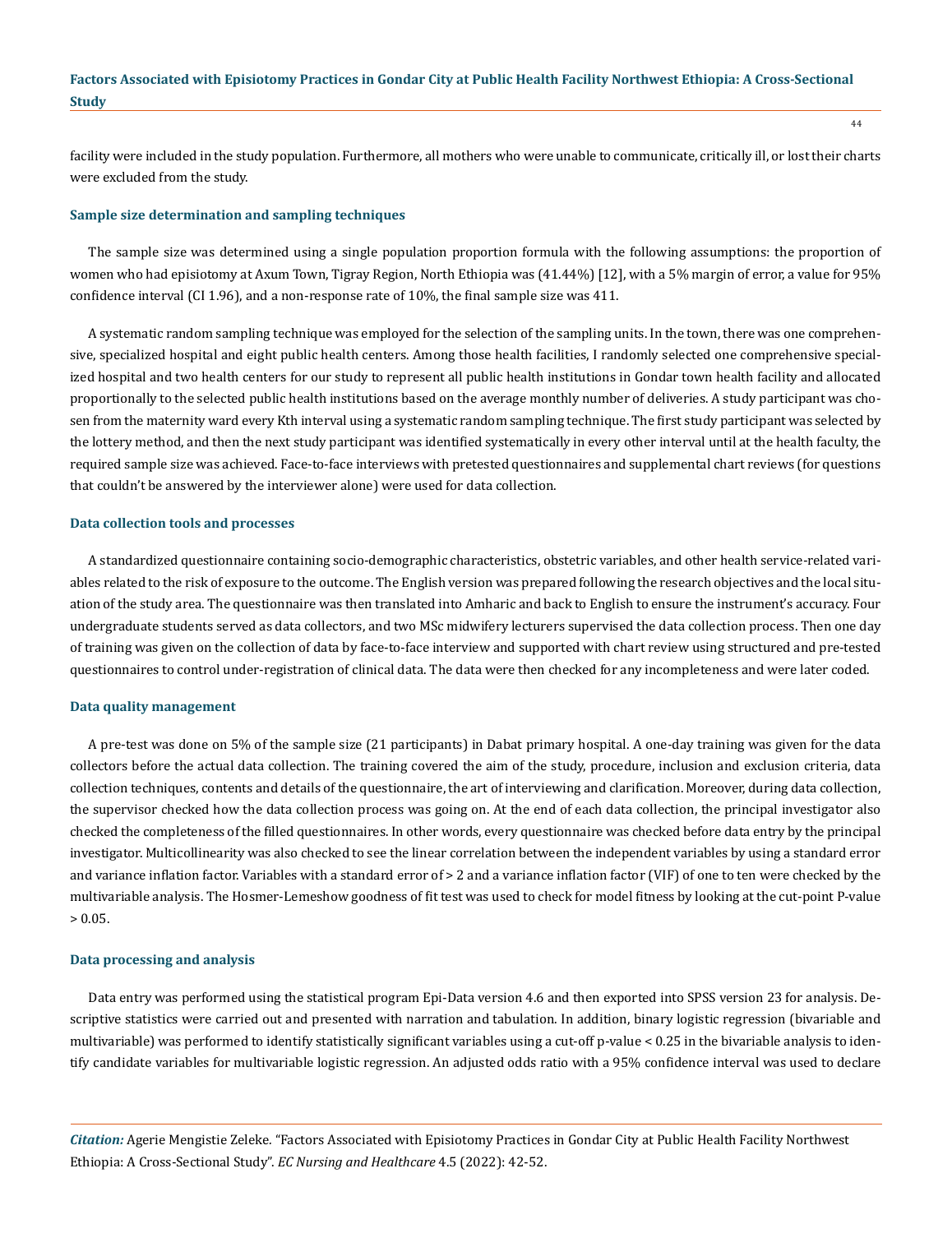statistically significant variables based on a p-value < 0.05 in the multivariable binary logistic regression model. The study's outcome was presented in the form of texts and tables.

## **Result**

## **Socio-demographic characteristics**

A total of 411 study participants were interviewed, with a response rate of 100%. The majority of the 296 (72.1%) of participants were in the age group below or equal to 34 years, with the mean ± SD age of the participants of 30.82 (± 5.65) years. Of all the study subjects, about 352 (85.6%) of women were able to read and write at an educational level. Almost all 385 (93.7%) of the study participants were married. Related to the residence status of the respondents, 305 (74.2%) were urban dwellers (Table 1).

| <b>Variable</b>             | <b>Frequency</b> | <b>Percent</b> |
|-----------------------------|------------------|----------------|
| Age                         |                  |                |
| $\leq$ 34                   | 296              | 72.1           |
| > 35                        | 115              | 27.9           |
| <b>Educational status</b>   |                  |                |
| Unable to read and write    | 59               | 14.4           |
| Able to read and write      | 352              | 85.6           |
| Occupational status         |                  |                |
| House wife                  | 154              | 37.5           |
| Government employee         | 166              | 40.4           |
| Private/NGO                 | 26               | 6.3            |
| Merchant                    | 32               | 7.8            |
| Daily laborer               | 6                | 1.5            |
| Unemployed                  | 13               | 3.2            |
| Student                     | 14               | 3.3            |
| Marital status              |                  |                |
| Single                      | 8                | 1.9            |
| Married                     | 385              | 93.7           |
| Divorced                    | 11               | 2.7            |
| Widowed                     | 7                | 1.7            |
| Husbands educational status |                  |                |
| Unable to read and write    | 28               | 6.8            |
| Able to read and write      | 383              | 93.2           |
| Husbands occupation         |                  |                |
| Governmental employee       | 159              | 38.7           |
| Private/NGO                 | 68               | 16.5           |
| Merchant                    | 103              | 25.1           |
| Daily laborer               | 16               | 3.9            |
| Farmer                      | 60               | 14.6           |
| Others*                     | 5                | 1.2            |
| Residence                   |                  |                |
| Urban                       | 305              | 74.2           |
| Rural                       | 106              | 25.2           |
| Family income               |                  |                |
| $≤1500$                     | 28               | 6.8            |
| 1501-9999                   | 269              | 65.5           |
| 10000 and above             | 11               | 27.7           |

*Table 1: Socio-demographic characteristics of the study participants at Gondar public health facility, Northwest Ethiopia, 2021 (n=411) Others\*=student, unemployed.*

*Citation:* Agerie Mengistie Zeleke*.* "Factors Associated with Episiotomy Practices in Gondar City at Public Health Facility Northwest Ethiopia: A Cross-Sectional Study". *EC Nursing and Healthcare* 4.5 (2022): 42-52.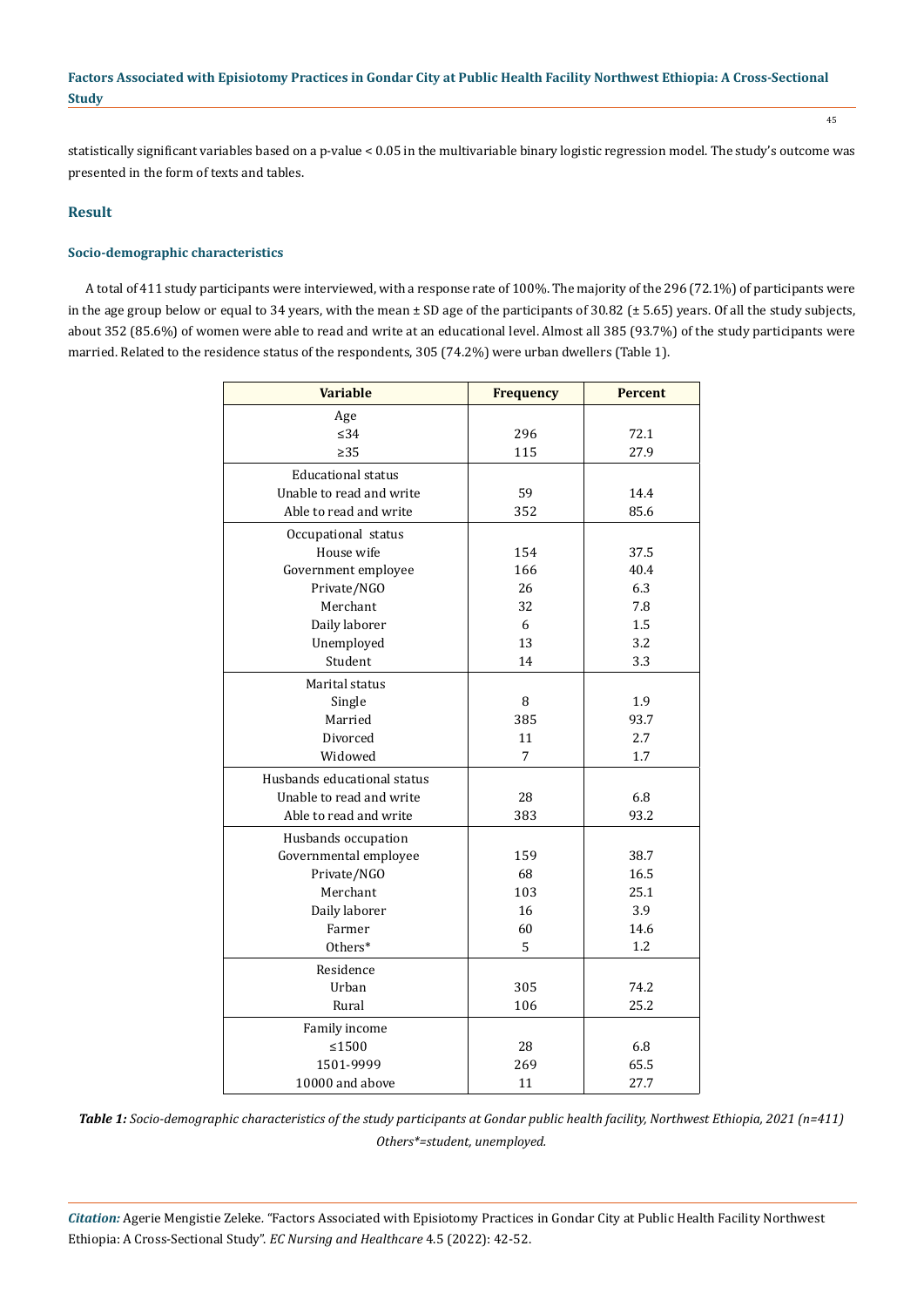## **Child birth characteristics of mothers**

Of the total respondents in this study, almost all 376 (91.6%) and 311 (75.7%) of them were Gravida < 4 and Para ≥ 2 respectively. More than two–thirds of 311 (75.7%) had a birth spacing of fewer than two years ago. About 69 (16.8%) of mothers' fetuses had experienced non-reassuring fetal heart rate. Almost all 406 (98.8%) participants had at least two ANC follow-ups in their last pregnancy. Of the study subjects, three-fourths (300) (73.0%) had labor started spontaneously. Of the total multiparous women in this study, 50 (12.2%) of them had a history of previous episiotomy being performed. Regarding the labor delivery process, the majority (367, or 89.3%) of fetal presentations were vertex presentations (Table 2).

| <b>Variable</b>                                                                             | <b>Frequency</b>             | <b>Percent</b>            |
|---------------------------------------------------------------------------------------------|------------------------------|---------------------------|
| Gravidity<br>$\leq 4$<br>$\geq 5$                                                           | 376<br>35                    | 91.6<br>8.4               |
| Parity<br>$\mathbf{1}$<br>$\geq 2$                                                          | 100<br>311                   | 24.3<br>75.7              |
| Birth spacing<br>Below24 month<br>Above 25 month                                            | 311<br>100                   | 75.7<br>24.3              |
| Onset of labor<br>Spontaneous<br>Induction<br>Artificial rupture of membrane                | 300<br>104<br>$\overline{7}$ | 73.0<br>25.3<br>1.7       |
| Fetal presentation<br>Vertex<br><b>Brow</b><br>Face<br>Breech                               | 367<br>10<br>28<br>6         | 89.3<br>2.4<br>6.8<br>1.5 |
| Gestational age<br>$\leq 37$<br>$37 - 41$<br>$\geq 42$                                      | 147<br>244<br>20             | 35.8<br>59.4<br>4.8       |
| Position during labor<br>Lithotomic without choice<br>Lithotomic with choice                | 198<br>213                   | 48.2<br>51.8              |
| Duration of 2 <sup>nd</sup> stage of labor in minute<br>$\leq 30$<br>$30 - 60$<br>$\geq 61$ | 109<br>301<br>$\mathbf{1}$   | 26.5<br>73.2<br>0.3       |
| Apgar score in 1 <sup>st</sup> minute<br>$\leq 6$<br>$\geq 7$                               | 52<br>359                    | 12.7<br>87.3              |
| Birth weight<br>$\leq 2500$<br>2500 - 4000<br>$\geq 4000$                                   | 43<br>314<br>54              | 10.5<br>76.4<br>13.1      |
| Previous cesarean section<br>Yes<br>No                                                      | 11<br>400                    | 2.7<br>97.3               |
| Labor related disease<br>Yes<br>No                                                          | 27<br>384                    | 6.6<br>93.4               |
| Type of labor related disease $(n = 27)$<br>Debits milts<br>Hypertension<br>Cardiac problem | 10<br>16<br>3                | 34.0<br>56.3<br>9.7       |

*Table 2: Obstetric related factors of the study participants at Gondar public health facility, Northwest Ethiopia, 2021 (n = 411).*

*Citation:* Agerie Mengistie Zeleke*.* "Factors Associated with Episiotomy Practices in Gondar City at Public Health Facility Northwest Ethiopia: A Cross-Sectional Study". *EC Nursing and Healthcare* 4.5 (2022): 42-52.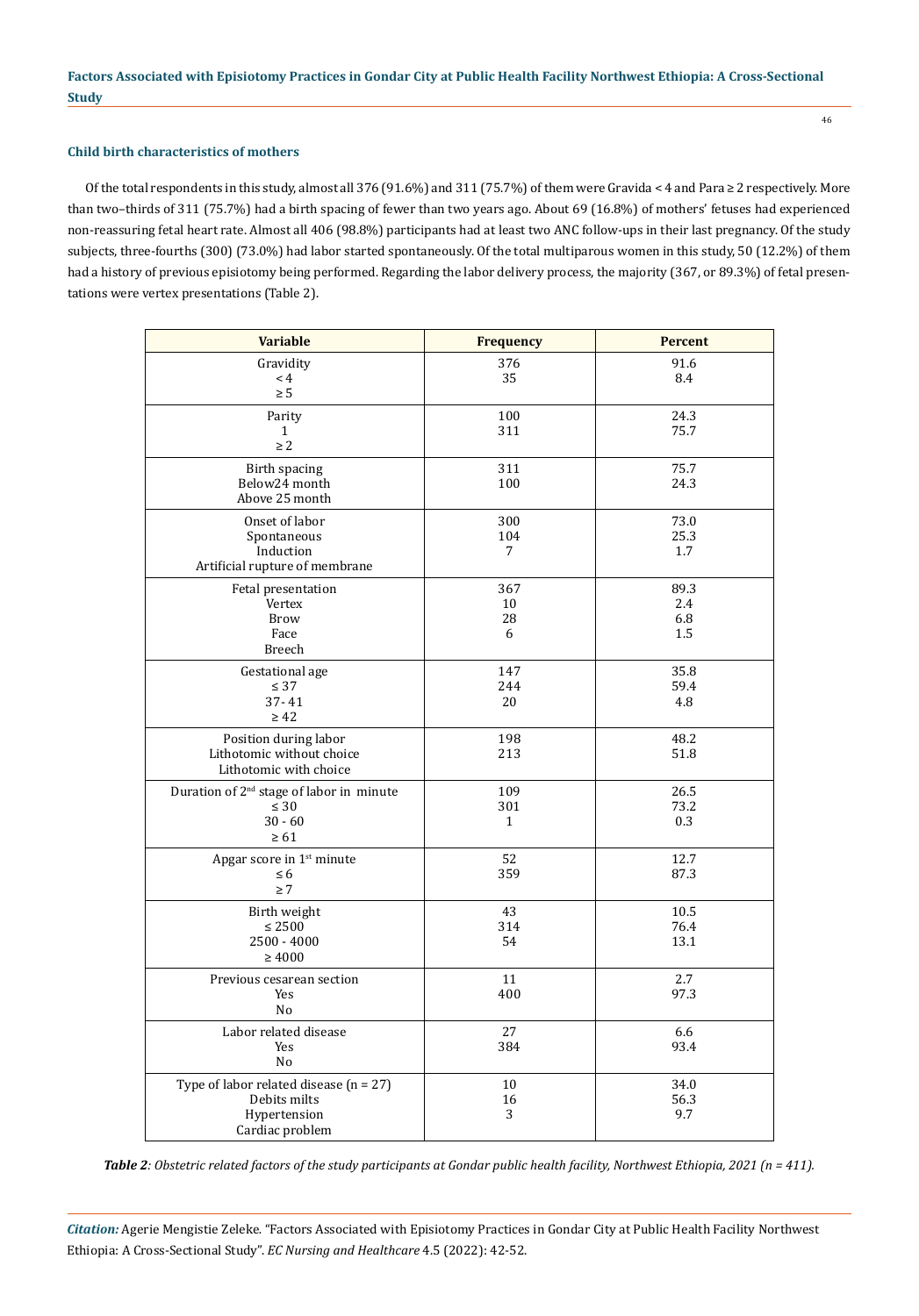## **Health Service Related Factors with Episiotomy Practice**

The prevalence of women undergoing episiotomy was found to be 52.8% among 411 vaginal-delivered mothers with a 95% CI (47.7, 57.4). Among these, more than half (52.3%) of the episiotomies were done without health professionals introducing themselves during the labor delivery process. Regarding to services, 38 (73.1%) of episiotomies were performed without counseling by episiotomy procurers, while 14 (26.9%) were counseled on the need for an episiotomy. About 39 (75.0%) of episiotomies were done by midwife professionals, while 13 (25.0%) of episiotomies were performed by doctors.

#### **Factors Associated with Episiotomy Practice**

In bivariate logistic regression analysis revealed that mother's age, household income, gravidity, ANC follow up, parity, fetal distress, labor-related disease, 1st minute Apgar score, and birth weight variables were fitted for a multivariable logistic regression model. But, after multivariable logistic regression analysis, those variables like perimiparous presence of labor-related diseases, fetal distress, and birth weight greater than or equal to 4.00 gram were significantly associated with the outcome variable in the final multivariable analysis.

In this study, those women who were perimiparous were found to have a significant statistical association, where being perimiparous was more than 8.95 times more likely to have an episiotomy during delivery than multiparous women (AOR = 8.95; 95% CI: 4.65, 17.20). Concerning fetal condition, mothers who had distressed fetal condition were 4.51 times more likely to have an episiotomy procedure than those mothers who had normal fetal condition (AOR = 4.51; 95%; CI: 2.71, 6.49).

On the other hand, mothers who gave birth to neonates whose weight was more than or equal to 400 gram were 3.42 times more likely to undergo an episiotomy procedure during delivery than those whose weight was below 400 gram (AOR =3.42; 95% CI: 2.64, 6.62). Regarding pregnancy related complication, those mothers who had labor-related diseases were more than three times more likely to have episiotomy procedures than mothers with normal maternal condition during labor delivery (AOR = 3.03; 95% CI: 1.21, 7.62 (Table 3).

| <b>Variables</b>                                           | <b>Episiotomy out come</b> |                           | <b>COR, 95% CI</b>    | <b>AOR,95%CI</b>        |
|------------------------------------------------------------|----------------------------|---------------------------|-----------------------|-------------------------|
|                                                            | <b>Yes</b>                 | N <sub>o</sub>            |                       |                         |
| Age<br>$\leq$ 34<br>$\geq 35$                              | 175 (59.1%)<br>42 (36.5%)  | 121 (40.9)<br>73 (63.5)   | 2.51 (1.61,3.92)      | 1.585 (0.912,2.753)     |
| Gravida<br>$\leq 4$<br>$\geq 5$                            | 204 (54.3%)<br>4(26.7%)    | 172 (45.7)<br>11(73.3)    | 3.26 (1.02,10.43)*    | 1.852 (0.465,7.349)     |
| Parity<br>$\geq 2$                                         | 87 (87%)<br>130 (41.8%)    | 13(13.0)<br>181 (58.2)    | 9.62 (4.99,17.4)**    | 8.95 (4.65,17.2)**      |
| <b>ANC</b> visit<br><b>Yes</b><br>N <sub>0</sub>           | 210 (52.2%)<br>7(77.8%)    | 192 (47.8)<br>2(22.2)     | 1<br>3.2(0.66, 15.6)  | 1<br>0.27(0.000, 1.000) |
| Labor related disease<br>Yes<br>N <sub>o</sub>             | 19 (70.4)<br>198 (51.6)    | 8(29.6)<br>186 (48.4)     | $2.23(0.95,5.221)*$   | 3.03 (1.21,7.62)**<br>1 |
| <b>Fetal distress</b><br>Yes<br>N <sub>0</sub>             | 49 (71%)<br>168 (49.1%)    | 20 (29.0%)<br>174 (50.9%) | 2.54 (1.45,4.45)**    | 4.51 (2.71,6.49) **     |
| 1 <sup>st</sup> minute Apgar score<br>$\leq 6$<br>$\geq 7$ | 38 (73.1%)<br>179 (49.9%)  | 14 (26.9%)<br>180 (50.1%) | $2.73(0.19,0.70)*$    | 1.587 (0.46,5.47)       |
| <b>Birth weight</b><br>$<$ 4 $kg$<br>$\geq 4$ kg           | 152 (42.6%)<br>37 (70.6%)  | 205 (57.4%)<br>17 (29.4%) | 1<br>2.94 (1.93,4.95) | 3.42 $(2.64, 6.62)$ *   |

*Table 3: Factors associated with episiotomy practice among birth giving mothers at Gondar public health facility, Northwest Ethiopia, 2021 (n = 411) N.B ANC = antenatal care, to say ANC visit yes, if more than two or more times \* = statistically significant at p < 0.01, \*\* = statistically significant at p < 0.001.*

*Citation:* Agerie Mengistie Zeleke*.* "Factors Associated with Episiotomy Practices in Gondar City at Public Health Facility Northwest Ethiopia: A Cross-Sectional Study". *EC Nursing and Healthcare* 4.5 (2022): 42-52.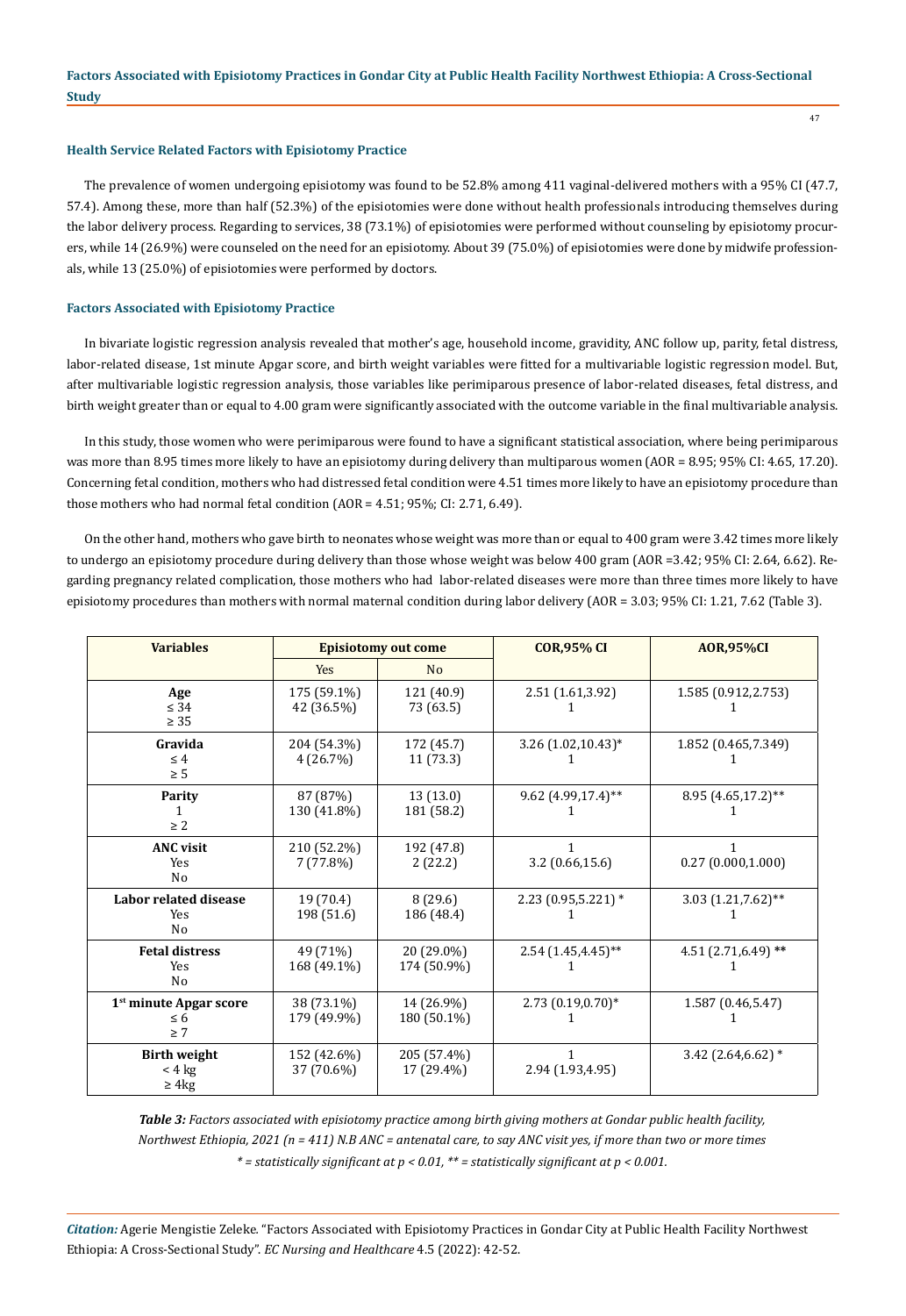#### **Discussions**

The primary goals of this study were to determine the prevalence of episiotomy and identify risk factors among women giving birth at a public health facility in Gondar town. Thus, the prevalence of episiotomy among mothers who give birth at public health facility was 52.8%, with a 95% CI (47.7, 57.4). The proportion of episiotomies among nulliparous women was 87%, whereas among multiparous women, 41.8% underwent episiotomies at the time of their vaginal deliveries. Overall, the prevalence of episiotomy was higher than from different studies conducted, which was higher than the recommended value by the WHO [14], Pernambuko in Brazil (29%) [23], Colombia (30.45%) [13], Brazil (28.8%) [20], Iran (41.5%) [24], Aminu Kano Nigeria (41.4%) [1], Democratic Republic of Congo (20.4%) [21] and Nairobi Kenya (28.2%) [25], Mezan aman general hospital Ethiopian (30.6%) [11], Addis Ababa black lion hospital (40.2%) [16], Akaki Kality in Addis Ababa (35.2%) [4], Axum town public health institutions(41.44) [12], Bahir Dar Comprehensive Specialized Referral Hospital Ethiopia (41.1%) [26], Metema primary hospital, Ethiopia (44.15%) [18] and Tigray Region, North Ethiopia (41.44%) [12].

 These disparities may be due to the difference in the study population. Because some previous studies were retrospective crosssectional studies, there may have been some under-registration, which could have led to a lower level of episiotomy procedure. In addition to this, differences in the availability of obstetric ultrasound and the use of a standard guideline related to episiotomy indications to monitor the progress of labor delivery conditions in the study area may vary in that setup. Current study setting health providers' are labor delivery followed simply by manual fetoscope. Evidence states that labor followed by a fetoscope has a high prevalence of episiotomy [27,28]. Another explanation for the low magnitude of episiotomy might be associated with experiences of birth attendants, use of certain birthing positions (examples, hands and knees) and premium support. These findings are consistent with those different reported in Ethiopia [4,29].

In contrast, the finding is lower as compared to previous studies done in South-east Nigeria (62.1%) [30] and Uganda (73%) (73%) [31] This discrepancy might be attributed to variation in study participants and study settings, which were studied in Nigeria and Uganda. The study participants were merely perimiparous and focused on referral hospitals. Evidence has shown that the prevalence of episiotomy is higher among multiparous mothers than among perimiparous mothers [32].

The analysis of this study showed that perimiparous women had an almost 9-fold higher likelihood of having an episiotomy compared to multiparous women. This finding was supported by local previous studies done in Brazil [20],Turkey [33] and in Addis Ababa, Ethiopia [4], Axum [12] and Mezan aman [11]. This might be since most of the time, perimiparous women were prone to perineum tightening, which is one indication of episiotomy, and the old recommendation of routine episiotomy in perimiparous women, performed by many health professionals, might still have an influence on the indication of this procedure for those women. In this study, it was observed that a higher prevalence of episiotomy was observed in those women who had labor-related complications than their counterparts. This finding is supported by a study conducted in Brazil [20]. One possible reason could be that episiotomy is recommended to shorten the second stage of labor for women who have labor-related diseases such as cardiac problems and pregnancy-induced hypertension.

In the current statistical analysis of this result, it showed that mothers who had distressed fetal conditions had a 4.15 times higher risk for prevalence of episiotomy. This finding was also supported by studies in Ethiopia [34] and in France [35]. The potential explanation might be that fetal distress occurs in a health facility managed by providing episiotomy next to maternal resuscitation and lateral position. In addition to this, in health centers there may be a limit to the number of trained health professionals and obstetric ultrasound to the use of a standard guideline related to assessing early fetal. Furthermore, the birth weight of the newborn had a significant statistical association with episiotomy, where mothers who gave birth to a neonate whose weight was more than or equal to 3.6 kg were 3.42 times more likely to have an episiotomy procedure during delivery than those whose weight was below 4 kilogram. This result was not significant in the studies done in Spain [28], Mizan Aman General Hospital in Ethiopia [36], Debre Markos Referral Hospital [37] and Axum Town [29]. This finding gives a hint that clinicians would tend to give episiotomy for a fetus if they assumed the weight was higher. In fact, the higher

*Citation:* Agerie Mengistie Zeleke*.* "Factors Associated with Episiotomy Practices in Gondar City at Public Health Facility Northwest Ethiopia: A Cross-Sectional Study". *EC Nursing and Healthcare* 4.5 (2022): 42-52.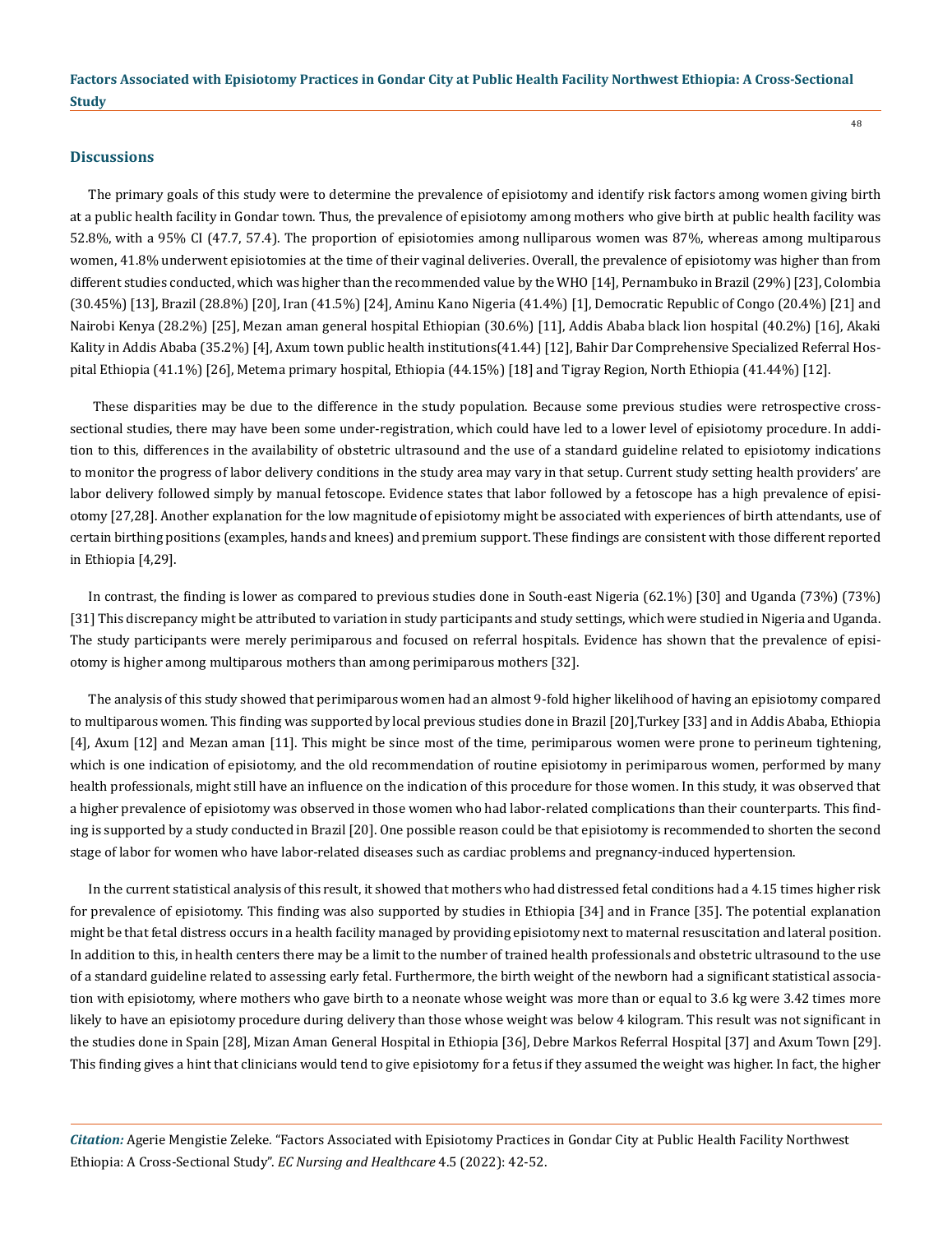the estimated fetal weight, the more it could predispose to perinatal trauma if the provider tends to give judicious episiotomy in time. Evidence indicated that one of the main reasons clinicians used to perform episiotomy was fear of a perineal tear [38]. Since healthcare providers should be pregnant and labor should be followed by obstetric ultrasounds to confirm the indication of episiotomy, because this may reduce the fear of the birth attendant. Also, those who fear perineal tears should consult an experienced birth attendant early.

## **Limitations of the Study**

The study acknowledged some important possible limitations that should be considered when interpreting the results. First, the study was cross-sectional, a design that does not permit establishing cause-effect relationships. Second, social desirability and recall bias might be introduced. Thirdly, all participants were recruited from health facilities, which may introduce selection bias.

#### **Conclusions**

The prevalence of women having episiotomies was higher than the WHO recommendation, which is that the prevalence of episiotomy rate is about 10% or less with acceptable obstetric evidence indication. Therefore, the practice of routine episiotomy should be abandoned. To reduce this high prevalence of episiotomy practice, obstetric clinical training should be provided for health providers to use the new national guidelines. It is highly advised that the health providers should be followed during labor delivery by an obstetric ultrasound to confirm the clear indication of episiotomy.

#### **Acknowledgments**

Firstly, the author would like to thank the real Dream University of College for the approval of the ethical clearance. Secondly, I would like to acknowledge the study participants, data collectors, and supervisors who participated in the study. Lastly, I want to appreciate my colleagues and friends for giving me.

## **Declarations**

#### **Ethical Considerations**

The research was conducted after an ethical approval letter was given from the research and ethical committee department of nursing at Real Dream University College (Number: Ref DN/06/2014). In addition, after explaining the importance of the study, permission letters were taken from each of the head health facility administrators, and informed consent was obtained from each study participant. Names or specific addresses of the study participants were coded and kept anonymous, and confidentiality was assured. The respondents were also informed that they had the full right to withdraw or refuse at any time from the process. Confidentiality of information given by each respondent was kept properly and anonymity was explained clearly to the participants.

## **Competing Interests**

The author has declared that they have no competing interests.

#### **Funding Statement**

There is no source of funding for this research. All costs were covered by researchers.

## **Availability of Data and Materials**

The datasets used and/or analyzed during the current study are available from the corresponding author on reasonable request.

*Citation:* Agerie Mengistie Zeleke*.* "Factors Associated with Episiotomy Practices in Gondar City at Public Health Facility Northwest Ethiopia: A Cross-Sectional Study". *EC Nursing and Healthcare* 4.5 (2022): 42-52.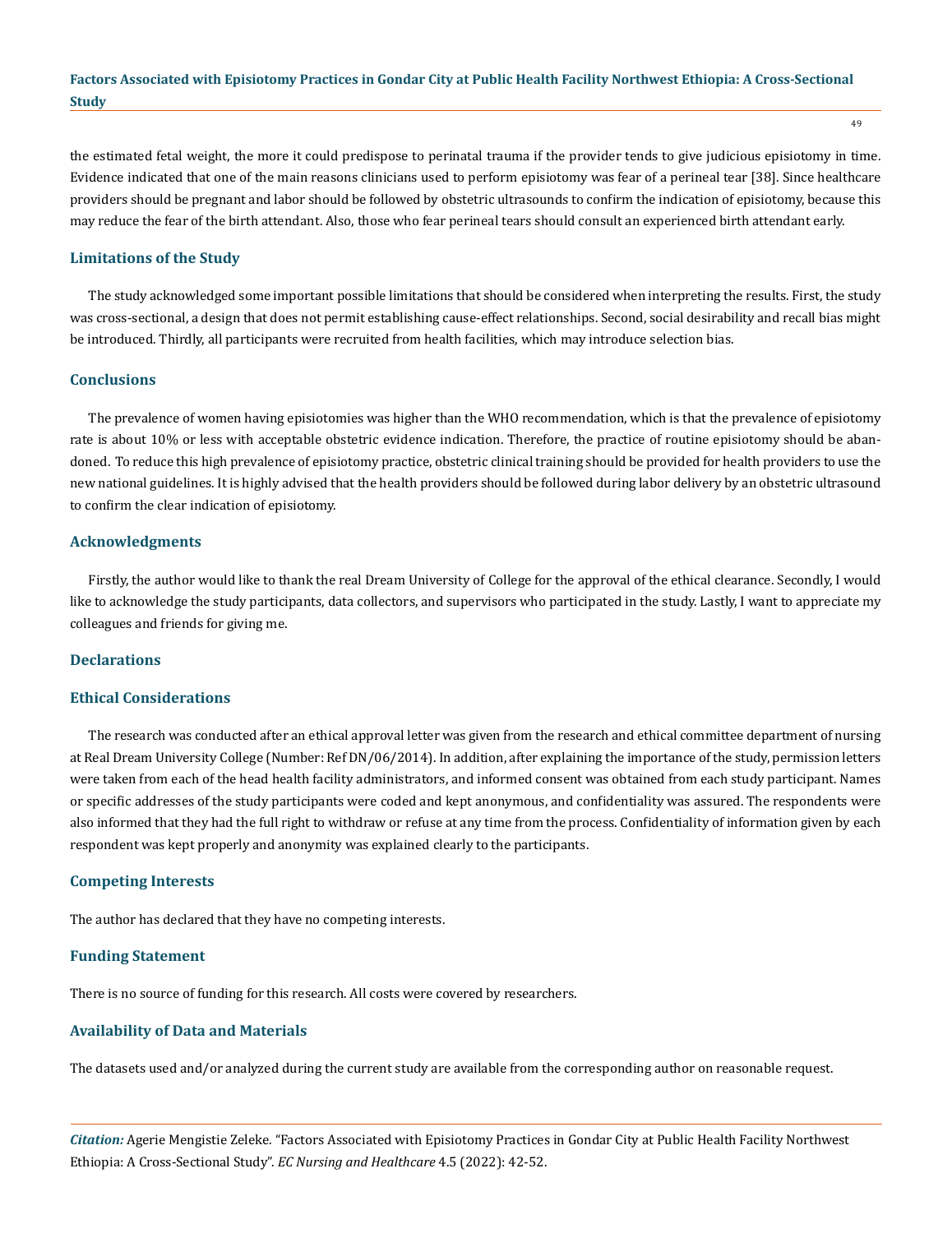## **Author's Contributions**

Agerie Mengistie analyzed the data, drafted the paper and prepared the manuscript, and approved the proposal with a few revisions after my friends gave comments. I revised subsequent drafts of the paper. Author read and approved the final manuscript.

50

# **Consent for Publication**

Not applicable.

#### **Bibliography**

- 1. Ibrahim Garba MSO., *et al*[. "Episiotomy at Aminu Kano Teaching Hospital, Kano, Nigeria".](https://www.archintsurg.org/article.asp?issn=2278-9596;year=2016;volume=6;issue=1;spage=17;epage=21;aulast=Garba) *Archives of international Surgery* 6.1 (2016): [17-21.](https://www.archintsurg.org/article.asp?issn=2278-9596;year=2016;volume=6;issue=1;spage=17;epage=21;aulast=Garba)
- 2. [WHO. Intrapartum Care for a Positive Childbirth Experience. Geneva: WHO \(2018\): 150.](https://apps.who.int/iris/bitstream/handle/10665/260178/9789241550215-eng.pdf)
- 3. [Thacker SB BD. "Benefits and risks of episiotomy: an inter pretative review of the English language literature Obstet Gynecol](https://pubmed.ncbi.nlm.nih.gov/6346168/)  [Surv,1860-1980". 38.6 \(1983\): 322-338.](https://pubmed.ncbi.nlm.nih.gov/6346168/)
- 4. [Solomon Adanew Worku YMMaSAG. "Episiotomy Practice and its Associated Factor among Women Who Gave Birth at Public Health](https://reproductive-health-journal.biomedcentral.com/articles/10.1186/s12978-021-01194-9)  [Institutions of Akaki Kality in Addis Ababa, Ethiopia".](https://reproductive-health-journal.biomedcentral.com/articles/10.1186/s12978-021-01194-9) *Clinics in Mother and Child Health* 16 (2019): 2.
- 5. AH Nassar., *et al*[. "FIGO statement: restrictive use rather than routine use of episiotomy".](https://pubmed.ncbi.nlm.nih.gov/31058312/) *International Journal of Gynaecology and Obstetrics* [146.1 \(2019\): 17-19.](https://pubmed.ncbi.nlm.nih.gov/31058312/)
- 6. Jiang HQX., *et al*[. "Selective versus routine use of episiotomy for vaginal birth".](https://pubmed.ncbi.nlm.nih.gov/28176333/) *Cochrane Database of Systematic Reviews* (2017).
- 7. [Hussein SAAA and DH Schmied V. "What makes episiotomy rates change? A systematic review of the literature".](https://connect.springerpub.com/content/sgrijc/2/1/29) *The International [Journal of Childbirth](https://connect.springerpub.com/content/sgrijc/2/1/29)* 2.1 (2012): 29-39.
- 8. [RJ. "Obsteric procedures". In: Edmonds DK, editor. Dewhurst's textbook of obsterics and gynaecology for postgraduates". New Jersey:](https://www.uptodate.com/contents/table-of-contents/obstetrics-gynecology-and-womens-health/obstetrics-procedures)  [Blackwell Science \(1999\).](https://www.uptodate.com/contents/table-of-contents/obstetrics-gynecology-and-womens-health/obstetrics-procedures)
- 9. Gelaw YA., *et al*[. "Spatial clustering and socio-demographic determinants of HIV infection in Ethiopia, 2015-2017".](https://pubmed.ncbi.nlm.nih.gov/30844516/) *The International [Journal of Infectious Diseases](https://pubmed.ncbi.nlm.nih.gov/30844516/)* 82 (2019): 33-39.
- 10. Ballesteros-Meseguer C., *et al*[. Episiotomy and its relationship to various clinical variables that influence its performance \(2016\): 24.](https://pubmed.ncbi.nlm.nih.gov/27224064/)
- 11. Kumera MG., *et al*[. "Assessment of Episiotomy Practice in Mizan Aman General Hospital, Ethiopia".](https://www.semanticscholar.org/paper/Assessment-of-Episiotomy-Practice-in-Mizan-Aman-Kumera-Ademe/c32d6f01fa954aeb8bd0dc63eb43c207caced807) *Journal of Health, Medicine and Nursing* [\(2015\): 20.](https://www.semanticscholar.org/paper/Assessment-of-Episiotomy-Practice-in-Mizan-Aman-Kumera-Ademe/c32d6f01fa954aeb8bd0dc63eb43c207caced807)
- 12. Yayehyirad Yemaneh., *et al*[. "Assessment of the Proportion and Associated Factors of Episiotomy at Public Health Institutions of Axum](https://obstetrics.imedpub.com/assessment-of-the-proportion-and-associated-factors-of-episiotomy-at-public-health-institutions-of-axum-town-tigray-region-north-e.pdf)  Town, Tigray Region, North Ethiopia, 2015". *[BJOG: An International Journal of Obstetrics and Gynaecology](https://obstetrics.imedpub.com/assessment-of-the-proportion-and-associated-factors-of-episiotomy-at-public-health-institutions-of-axum-town-tigray-region-north-e.pdf)* (2017): 3.
- 13. Andrés Martín Mellizo-Gaviria MLMLV., *et al*[. Frequency of episiotomy and complications in the obstetrics service of hospital univer](http://www.scielo.org.co/scielo.php?script=sci_arttext&pid=S0034-74342018000200088)[sitario san josé, popayán \(colombia\). Exploration of maternal and perinatal factors associated with its performance \(2018\).](http://www.scielo.org.co/scielo.php?script=sci_arttext&pid=S0034-74342018000200088)
- 14. [Shimizu Y. "WHO recommendation on episiotomy policy". THE WHO HEALTH LIBRARY \(2018\).](https://bestdoulas.com/wp-content/uploads/2020/06/epiguidelines.pdf)

*Citation:* Agerie Mengistie Zeleke*.* "Factors Associated with Episiotomy Practices in Gondar City at Public Health Facility Northwest Ethiopia: A Cross-Sectional Study". *EC Nursing and Healthcare* 4.5 (2022): 42-52.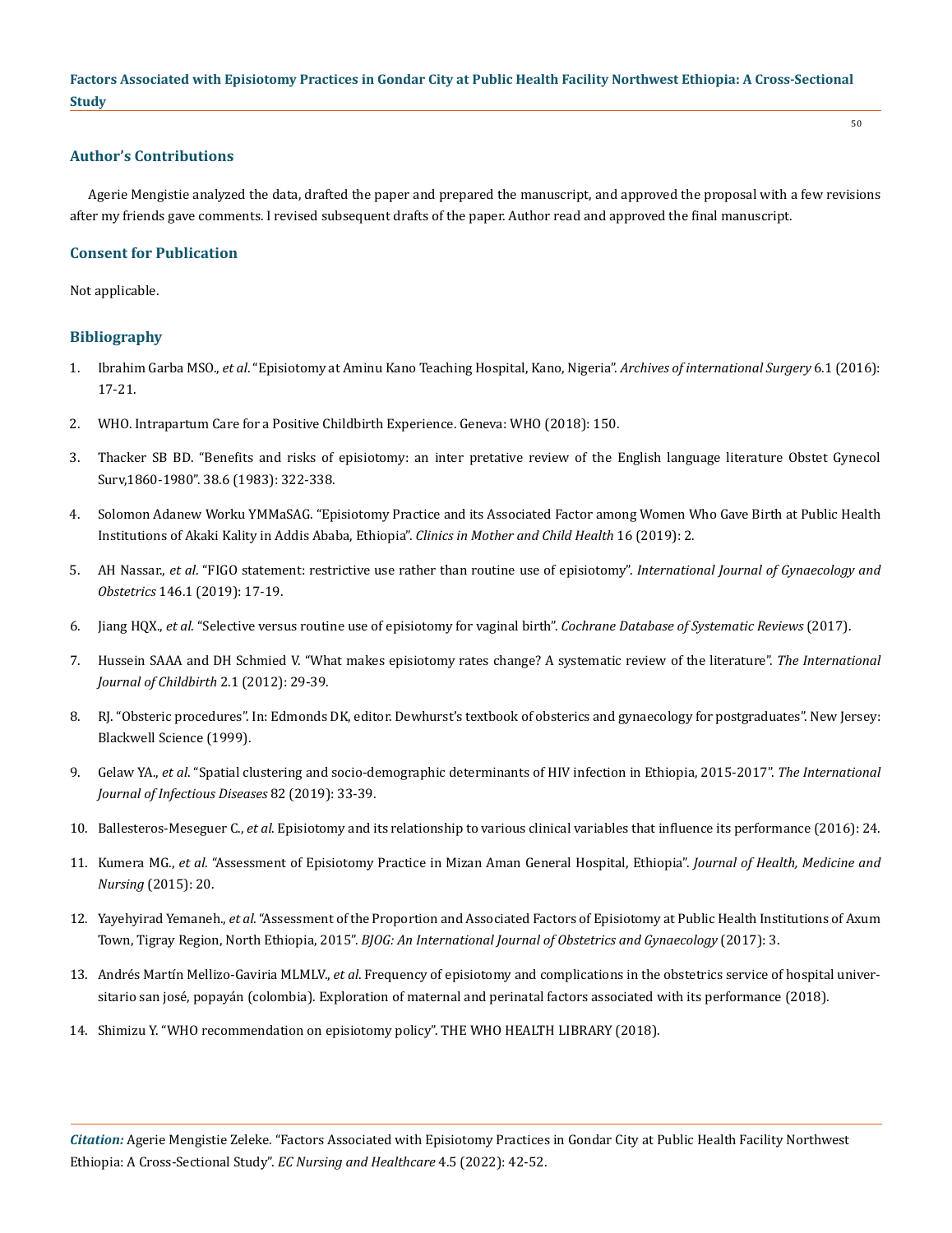- 15. [Akessa MGKBWAGM. "Assessment of Episiotomy Practice in Mizan Aman General Hospital, Ethiopia".](https://www.semanticscholar.org/paper/Assessment-of-Episiotomy-Practice-in-Mizan-Aman-Kumera-Ademe/c32d6f01fa954aeb8bd0dc63eb43c207caced807) *An International Peer-Reviewed [Journal](https://www.semanticscholar.org/paper/Assessment-of-Episiotomy-Practice-in-Mizan-Aman-Kumera-Ademe/c32d6f01fa954aeb8bd0dc63eb43c207caced807)* (2015).
- 16. [Kiros K and LZ. "Magnitude of episiotomy in a teaching hospital in Addis Ababa, Ethiopia".](https://www.researchgate.net/publication/6382211_Magnitude_of_episiotomy_in_a_teaching_hospital_in_Addis_Ababa_Ethiopia) *Ethiopian Medical Journal* (2014).
- 17. [Ethiopian Public Health Institute FMoH. and Averting Maternal Death and Disability, Ethiopian emergency obstetric and newborn](https://www.google.com/url?sa=t&rct=j&q=&esrc=s&source=web&cd=&cad=rja&uact=8&ved=2ahUKEwjl_c2bwu32AhVrR2wGHXerCE4QFnoECAUQAQ&url=http%3A%2F%2Frepository.iifphc.org%2Fbitstream%2Fhandle%2F123456789%2F472%2FFINAL%2520EmONC%2520Final%2520Report%2520Jan11%25202018%2520.pdf%3Fsequence%3D1%26isAllowed%3Dy&usg=AOvVaw010lzZDcw7kmpWUzTkVqwa)  [care \(Em ONC\) 2016 Addis Ababa, Ethiopia Assessment \(2017\).](https://www.google.com/url?sa=t&rct=j&q=&esrc=s&source=web&cd=&cad=rja&uact=8&ved=2ahUKEwjl_c2bwu32AhVrR2wGHXerCE4QFnoECAUQAQ&url=http%3A%2F%2Frepository.iifphc.org%2Fbitstream%2Fhandle%2F123456789%2F472%2FFINAL%2520EmONC%2520Final%2520Report%2520Jan11%25202018%2520.pdf%3Fsequence%3D1%26isAllowed%3Dy&usg=AOvVaw010lzZDcw7kmpWUzTkVqwa)
- 18. Anh T TRINH aAK., *et al*. Providing evidence to support obstetric practice change in Vietnam: episiotomy use among Vietnameseborn women living in Australia (2013): 350-356.
- 19. Ana Dorcas de Melo Inagaki BdAS., *et al*[. "Frequency and factors associated with the performance of episiotomy in a high risk state](https://www.researchgate.net/publication/321915613_FREQUENCY_AND_FACTORS_ASSOCIATED_WITH_THE_PERFORMANCE_OF_EPISIOTOMY_IN_A_HIGH_RISK_STATE_MATERNITY)  maternity". *[Journal of Nursing UFPE Online](https://www.researchgate.net/publication/321915613_FREQUENCY_AND_FACTORS_ASSOCIATED_WITH_THE_PERFORMANCE_OF_EPISIOTOMY_IN_A_HIGH_RISK_STATE_MATERNITY)* (2017).
- 20. Ntamulenga Innocent., *et al*[. "Factors associated with episiotomy practice in Bukavu, Democratic Republic of the Congo".](https://www.ijrcog.org/index.php/ijrcog/article/view/4900) *Interna[tional Journal of Reproduction, Contraception, Obstetrics and Gynecology](https://www.ijrcog.org/index.php/ijrcog/article/view/4900)* 7.7 (2018): 2553.
- 21. Gondar, World pupulation prospects,thiopia. Wwwmacrotrendsnet. Anual report, 19950-2021.
- 22. [Carvalho CSA and Filho O. "Prevalence and factors associated with practice of episiotomy at a maternity school in Recife, Pernam](https://pubmed.ncbi.nlm.nih.gov/20676543/)buko, Brazil". *[Revista da Associacao Medica Brasileira](https://pubmed.ncbi.nlm.nih.gov/20676543/)* 56 (2010): 333-339.
- 23. Masoumeh Rasouli AK., *et al*[. "Prevalence and Factors Associated With Episiotomy in Shahroud City, Northeast of Iran".](https://www.researchgate.net/publication/305642266_Prevalence_and_Factors_Associated_With_Episiotomy_in_Shahroud_City_Northeast_of_Iran) *International [Journal of Women's Health and Reproduction Science](https://www.researchgate.net/publication/305642266_Prevalence_and_Factors_Associated_With_Episiotomy_in_Shahroud_City_Northeast_of_Iran)* 4 (2016).
- 24. [Hellen Kathini Munyao. The incidence of episiotomy and associated morbidity among primigravid women at Abagathi hospital](http://erepository.uonbi.ac.ke/bitstream/handle/11295/98277/DR.%20HELLEN%20NOV%205.pdf?sequence=1)  [\(2016\).](http://erepository.uonbi.ac.ke/bitstream/handle/11295/98277/DR.%20HELLEN%20NOV%205.pdf?sequence=1)
- 25. Beyene F., *et al*[. "Factors Associated with Episiotomy Practices in Bahirdar City, Ethiopia: A Cross-Sectional Study".](https://www.dovepress.com/factors-associated-with-episiotomy-practices-in-bahirdar-city-ethiopia-peer-reviewed-fulltext-article-RMHP) *Risk Management [and Healthcare Policy](https://www.dovepress.com/factors-associated-with-episiotomy-practices-in-bahirdar-city-ethiopia-peer-reviewed-fulltext-article-RMHP)* 13 (2020): 2281.
- 26. Woretaw E., *et al*[. "Episiotomy practice and associated factors among mothers who gave birth at public health facilities in Metema](https://www.researchgate.net/publication/352932573_Episiotomy_practice_and_associated_factors_among_mothers_who_gave_birth_at_public_health_facilities_in_Metema_district_northwest_Ethiopia)  [district, northwest Ethiopia".](https://www.researchgate.net/publication/352932573_Episiotomy_practice_and_associated_factors_among_mothers_who_gave_birth_at_public_health_facilities_in_Metema_district_northwest_Ethiopia) *Reproductive Health* 18.1 (2021): 1-11.
- 27. [MOH E. "Obstetrics Management Protocol for Hospitals".](https://www.karger.com/Article/FullText/508487) *Obstatric Guidelines* (2021).
- 28. Kozhimannil KB., *et al*[. "Uptake and utilization of practice guidelines in hospitals in the united states: the case of routine episiotomy".](https://www.jointcommissionjournal.com/article/S1553-7250(16)30015-0/pdf)  *[The Joint Commission Journal on Quality and Patient Safety](https://www.jointcommissionjournal.com/article/S1553-7250(16)30015-0/pdf)* 43.1 (2017): 41-48.
- 29. Yemane YSE., *et al*[. "Assessment of the proportion associated factors of episiotomy at public health institution of Axum Town Ethio".](https://obstetrics.imedpub.com/assessment-of-the-proportion-and-associated-factors-of-episiotomy-at-public-health-institutions-of-axum-town-tigray-region-north-e.php?aid=19918)  *[Critical Care Obstetrics and Gynecology](https://obstetrics.imedpub.com/assessment-of-the-proportion-and-associated-factors-of-episiotomy-at-public-health-institutions-of-axum-town-tigray-region-north-e.php?aid=19918)* 10 (2017): 2471-9803.
- 30. Izuka EODC., *et al*[. "Prevalence and Predictors of Episiotomy Among Women at First Birth in Enugu, South".](https://pubmed.ncbi.nlm.nih.gov/25506488/) *East Nigeria* (2016).
- 31. F Pebolo., *et al*[. "Prevalence and factors associated with episiotomy practice among primiparous women in Mulago national referral](https://medcraveonline.com/IPCB/IPCB-05-00176.pdf)  hospital Uganda". *[International Journal of Pregnancy and Child Birth](https://medcraveonline.com/IPCB/IPCB-05-00176.pdf)* 5.5 (2019): 197-201.
- 32. [Gurol-Urganci ICD and Edozien LC. "Third- and fourth-degree perineal tears among primiparous women in England between 2000](https://pubmed.ncbi.nlm.nih.gov/23834484/)  and 2012: time trends and risk factors". *[BJOG: An International Journal of Obstetrics and Gynaecology](https://pubmed.ncbi.nlm.nih.gov/23834484/)* 120.12 (2013): 1516-1525.

*Citation:* Agerie Mengistie Zeleke*.* "Factors Associated with Episiotomy Practices in Gondar City at Public Health Facility Northwest Ethiopia: A Cross-Sectional Study". *EC Nursing and Healthcare* 4.5 (2022): 42-52.